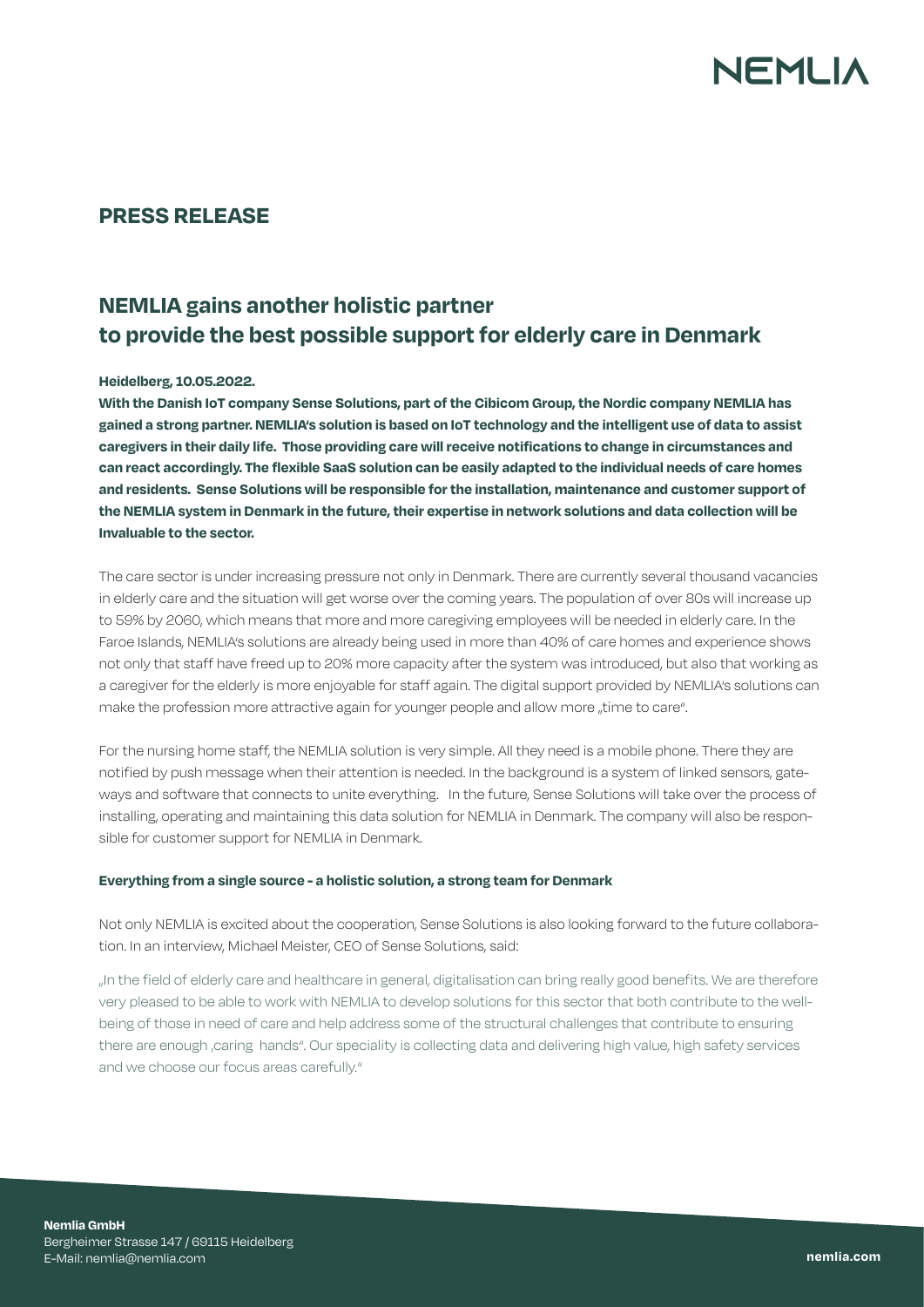# NFMI IA

Nemlia CEO Peer Bentzen also sees the great benefit of digitalisation in the care sector:

"You could say that our solutions do for care workers what the electric motor does for cyclists - we enable them to ride further and faster with less effort. The basic idea is to relieve the burden on caregivers in such a way that their work becomes more enjoyable for them again. Because more time is available for real care. This can help solve the capacity problems, make the profession more attractive again and at the same time create better conditions for the elderly."

### **PRESS CONTACT**

**Lone Aggersbjerg | Business Development lone@nemlia.com Bergheimer Strasse 147, EG, F-Section 69115 Heidelberg**

#### **About Nemlia GmbH**

Nemlia was founded on the Faroe Islands and has been active in the German market since 2021, in addition to Denmark and England. In the healthcare industry, Nemlia specialises in technological solutions for staff in the care sector as well as in home care. The maxim for Nemlia is always to create as much relief as possible for the staff with as little use of technology as necessary, in order to create more time for real care for the carer in the longer term. For Nemlia, people are always at the centre of their product development. Smart solutions developed by caregivers for caregivers.

#### **About Sense Solutions**

Sense Solutions is a part of the Cibicom Group. The company is a data provider that develops total solutions for the collection, processing and presentation of data. Sense Solutions supports its customers throughout the entire process of creating, installing, operating and maintaining a data solution. The collected data feeds into data-driven solutions that streamline workflows and reduce CO2, improve health, optimise resources or give companies deeper insights to change and improve their processes. Sense Solutions is a joint venture between two specialists in IoT solutions: Sensing (Micro Technic) and Networking (Cibicom).